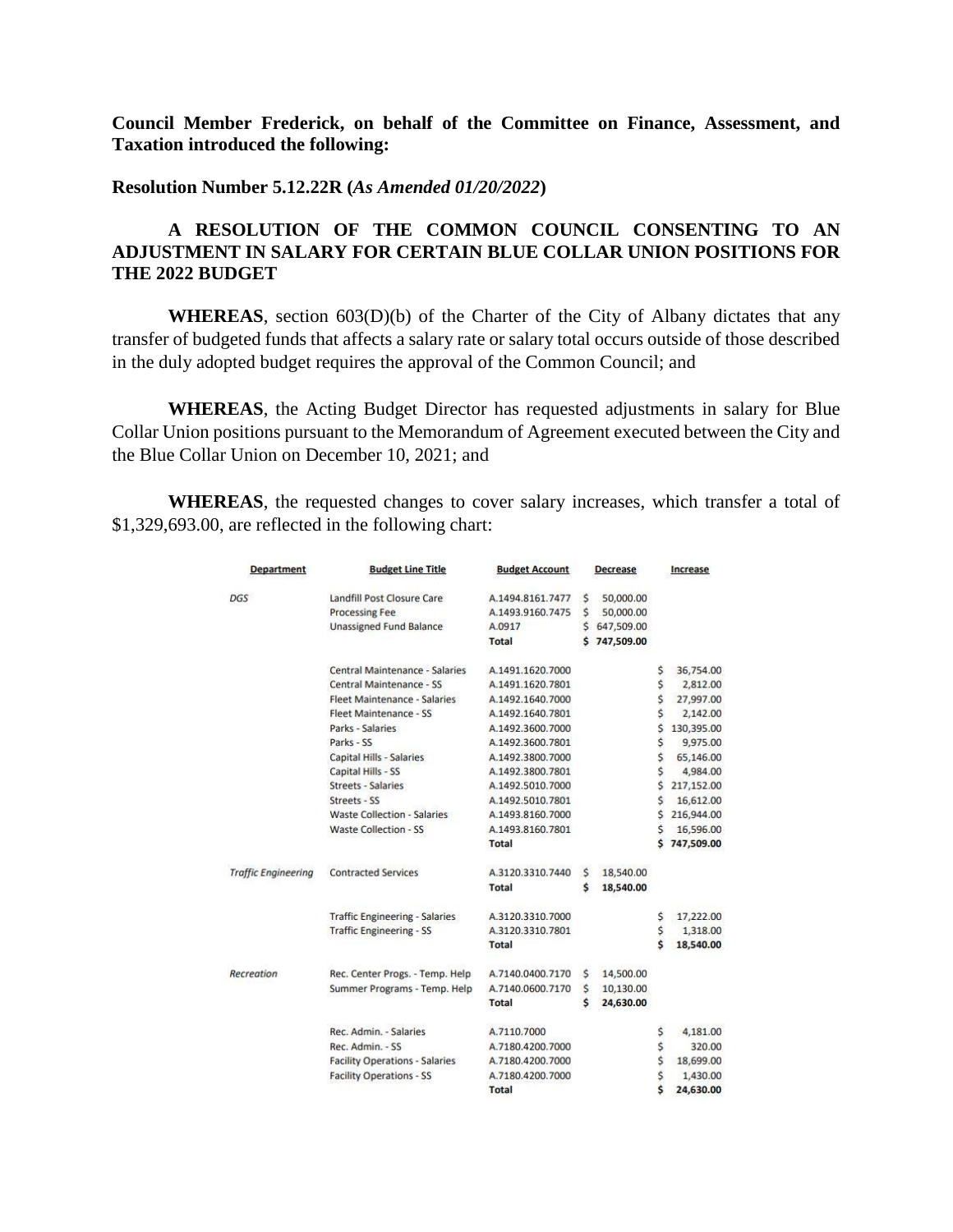| Water | <b>Water Revenues</b>           | BW.1000.2140 | s. | 112,605.00 |    |            |
|-------|---------------------------------|--------------|----|------------|----|------------|
|       | <b>Water Revenues</b>           | BW.1000.2140 | s. | 93,662.00  |    |            |
|       | <b>Water Revenues</b>           | BW.1000.2140 | s. | 322,747.00 |    |            |
|       |                                 | Total        | s  | 529,014.00 |    |            |
|       | Sewer Maintenance - Salaries    | BW.8120.7000 |    |            | \$ | 91,520.00  |
|       | Sewer Maintenance - SS          | BW.8120.7801 |    |            | Ś. | 7,001.00   |
|       | <b>Pump Stations - Salaries</b> | BW.9130.7000 |    |            | \$ | 13,083.00  |
|       | Pump Stations - SS              | BW.8130.7801 |    |            | \$ | 1,001.00   |
|       | Admin. - Salaries               | BW.8310.7000 |    |            | s  | 22,318.00  |
|       | Admin. - SS                     | BW.8310.7801 |    |            | S  | 1,707.00   |
|       | Source of Supply - Salaries     | BW.8320.7000 |    |            | Ś  | 64,688.00  |
|       | Source of Supply - SS           | BW.8320.7801 |    |            | S  | 4,949.00   |
|       | <b>Purification - Salaries</b>  | BW.8330.7000 |    |            | \$ | 98,197.00  |
|       | Purification - SS               | BW.8330.7801 |    |            | S. | 7,512.00   |
|       | Trans. & Dist. - Salaries       | BW.8340.7000 |    |            |    | 201,614.00 |
|       | Trans. & Dist. - SS             | BW.8340.7801 |    |            |    | 15,424.00  |
|       |                                 | Total        |    |            |    | 529,014.00 |

; and

**WHEREAS**, the Acting Budget Director has also requested authorization to transfer \$1,200,000.00 from the City's fund balance to cover retroactive pay due to Union members under the newly-executed Memorandum of Agreement between the City and the Blue Collar Union;

**NOW, THEREFORE, BE IT RESOLVED**, that the Common Council of the City of Albany consents to the transfer of funds, outlined above, affecting salary totals for Blue Collar Union positions for the 2022 budget year.